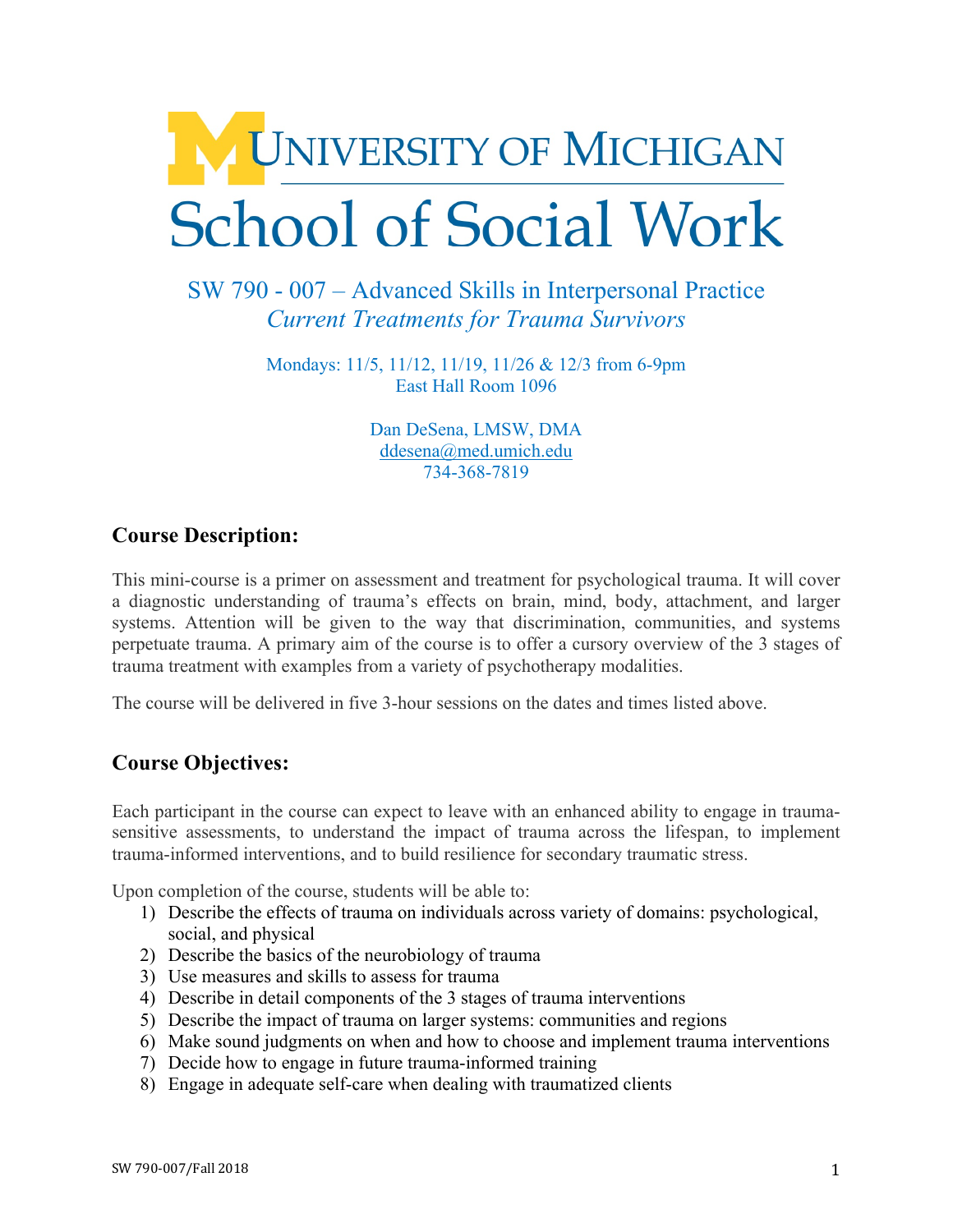## **Attendance**:

Attendance at the complete mini-course is required for a satisfactory grade.

## **Grading:**

This course is graded on a satisfactory/unsatisfactory basis and will be based on both participation (especially around readings) and assignment completion. All students are expected to actively participate in class.

#### **Assignments:**

All assigned readings, supplementary readings, and details on assignments can be found on Canvas.

- 1. Readings plus summaries (2 points for each day, 10 points total)
- 2. Listening assignment (20 points)

#### **Readings**

Complete a half-page, single spaced summary of each reading and upload to Canvas prior to class time for each respective week. The summary should include a gloss of basic information covered plus personal reactions. All readings are in Canvas under "Files."

Day One: 11/5/17 Laura van Dernoot Lipsky: *Trauma Stewardship:* Chapter 4: "The 16 Warning Signs of Trauma Exposure Response."

Day Two: 11/12/17 APA DSM-V Stressor- and Trauma-Related Disorders

Day Three: 11/19/17 Judith Herman: *Trauma and Recovery (2nd edition):* Chapter 8: "Safety"

Day Four: 11/26/17 Judith Herman: *Trauma and Recovery (2nd edition):* Chapter 9: "Remembrance and Mourning"

Day Five: 12/3/17 Judith Herman: *Trauma and Recovery (2nd edition):* Chapter 10: "Reconnection"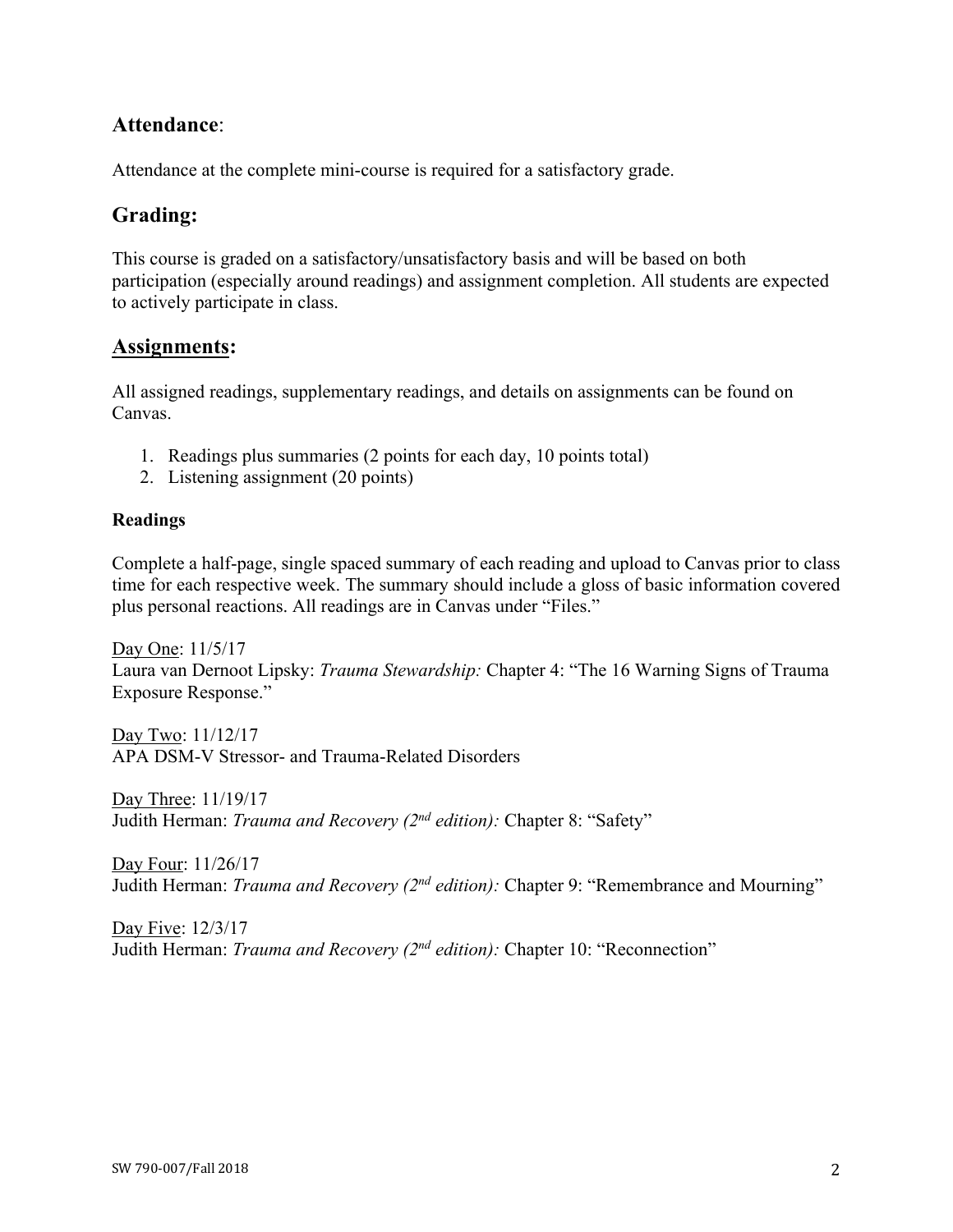#### **Listening Assignment:**

Pick 1 podcast from the list below. Do one, 2-page (single-spaced) bullet-pointed summary of the main points for your classmates. These podcasts are in the Canvas Media Gallery. If you need help deciding on a focus, feel free to contact me via email.

- Belleruth Naperstak Trauma Guided Imagery Part 1
- Belleruth Naperstak Trauma Guided Imagery Part 2
- Bessel van der Kolk Brain and Trauma Part 1
- Bessel van der Kolk Brain and Trauma Part 2
- Dan Siegel on Trauma 2014
- Dan Siegel on Trauma 2017
- David Grand Trauma and Brainspotting 2014
- Judith Herman on Complex PTSD 2017
- Kathy Steele on Trauma and Dissociation
- Laura van Dernoot Lipsky Secondary Stress
- Laurel Parnel Trauma and EMDR
- Linda Graham on Post-Traumatic Growth (pick at least 2)
- On Being excerpts: pick 2
- Pat Ogden Trauma and Sensorimotor Psychotherapy Part 1
- Pat Ogden Trauma and Sensorimotor Psychotherapy Part 2
- Peter Levine Trauma and Somatic Experiencing 2014
- Richard Schwartz trauma and Internal Family Systems (IFS)
- Ruth Lanius neurobiology of trauma part 1
- Ruth Lanius neurobiology of trauma part 2
- Sebern Fisher trauma and neurofeedback 2014
- Stephen Porges trauma and polyvagal theory part 1
- Stephen Porges trauma and polyvagal theory part 2
- Sue Johnson trauma and couples therapy part 1
- Sue Johnson trauma and couples therapy part 2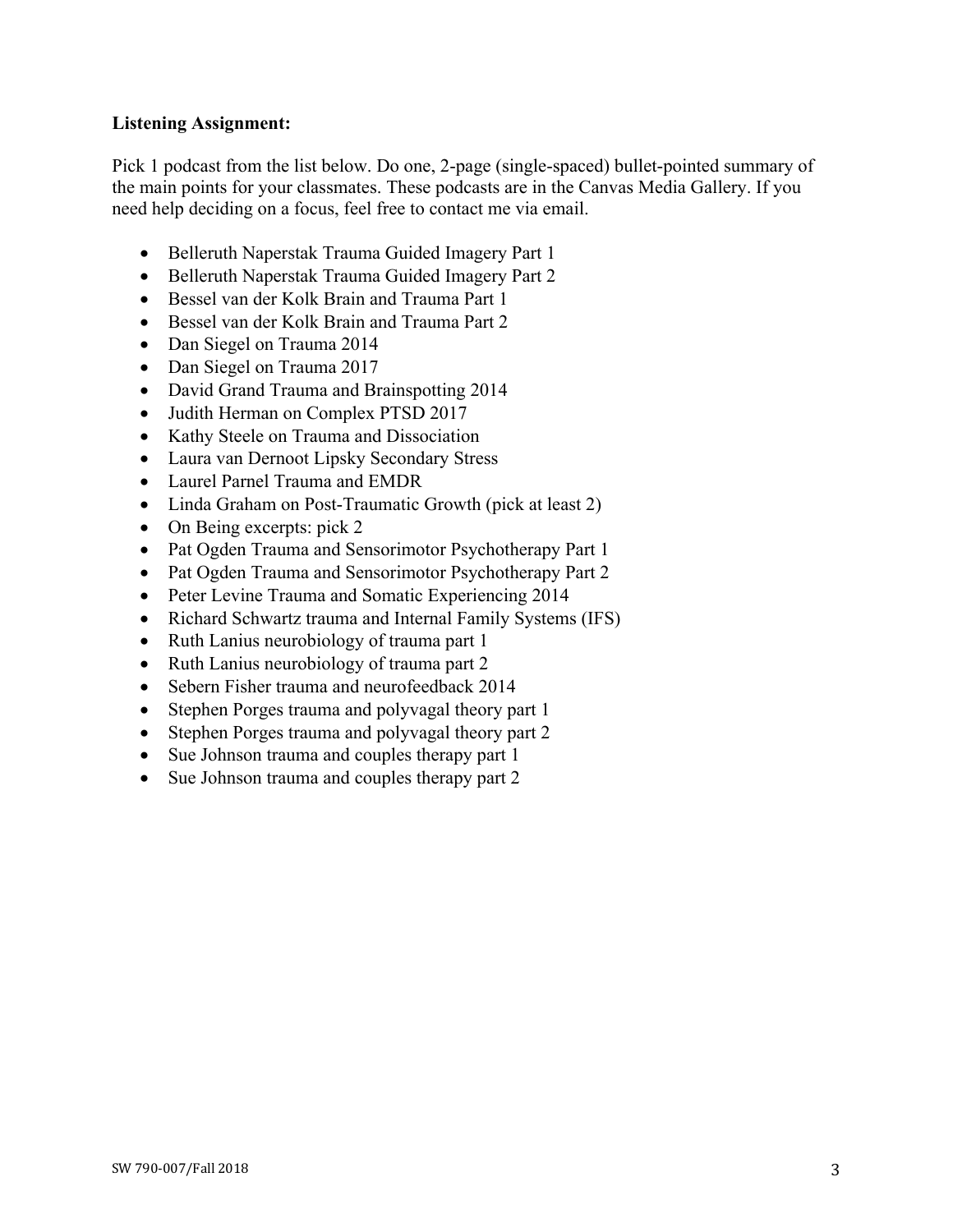## **Outline of class content**

#### Day  $1$

- Resourcing the therapist (Part I)
- Introductions
- Syllabus and logistics
- Reactions to readings for today
- Understanding Trauma
- Assessment (Part I)
- Trauma therapy basics
- Resourcing the therapist (Exercise 2)

#### Day 2

- Resourcing the therapist (Exercise 3)
- Reactions to readings for today
- Assessment, Part 2
- Recovery from Psychological Trauma, Stage 1: Resourcing the Client

#### Day 3

- Resourcing the therapist (Exercise 4)
- Reactions to readings for today
- Recovery from Psychological Trauma, Stage 2: Trauma processing
- "Times and places:" when, and under what circumstances do we do trauma work?

#### Day  $4$

- Resourcing the therapist (Exercise 5)
- Reactions to readings for today
- Recovery from Psychological Trauma, Stage 3: Reintegration

#### Day 5

- Reactions to readings for today
- "Trauma-informed care" movements
- Developmental trauma and the Disorders of Extreme Stress Not Otherwise Specified (DESNOS) diagnosis proposals
- The Adverse Childhood Experiences (ACE) study
- The effects of trauma on larger systems (with focus on marginalized or oppressed populations)
- Review of trauma modalities
- Trauma and technology
- Accessing support in working with traumatized clients
- Next steps in your training